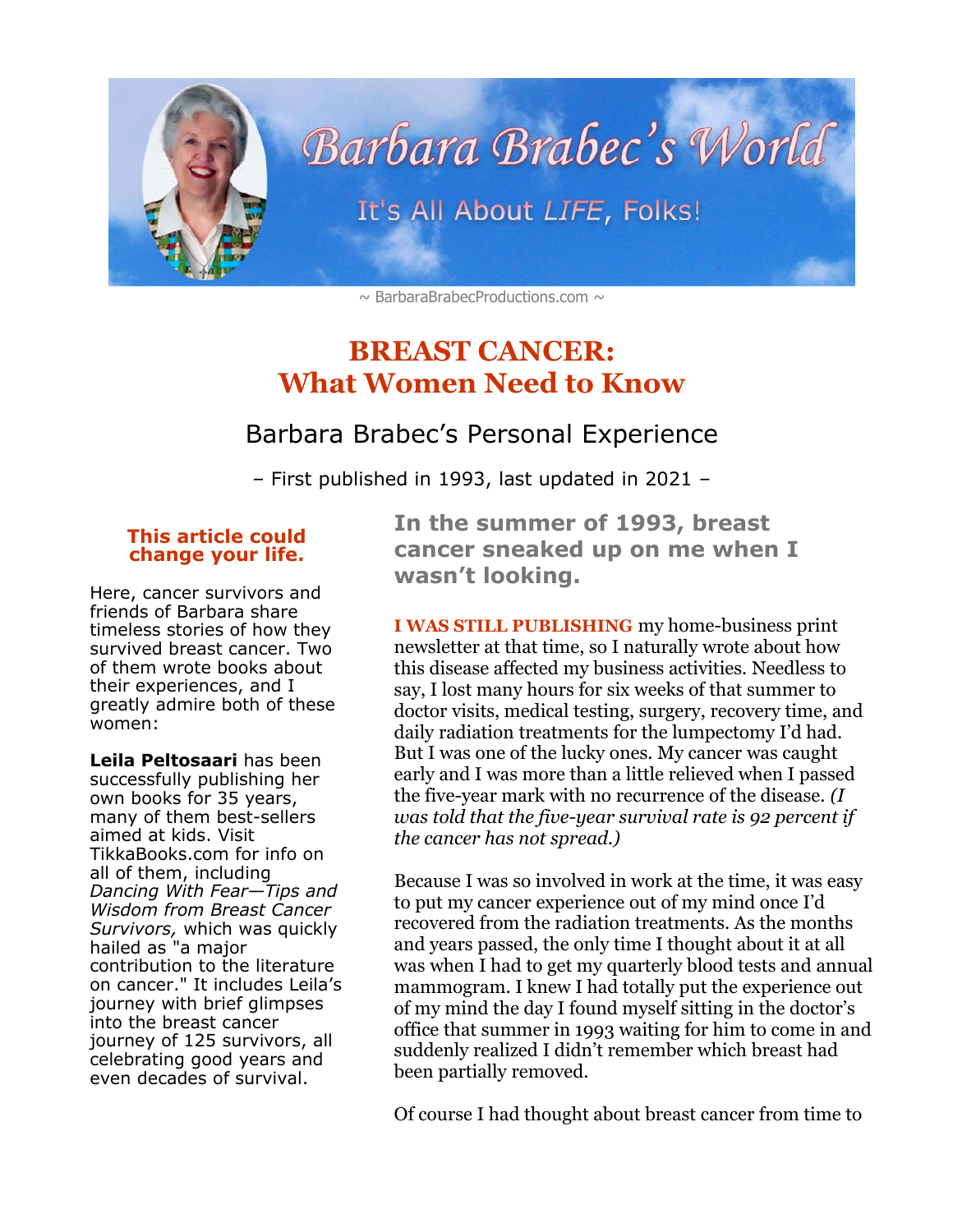During the writing and selfpublishing of this book in 2005, Leila went through one life-threatening health crisis after another, nearly dying more than once. She is currently dealing with MS and is wheelchair-bound with a danger of becoming permanently paralyzed, yet she continues to be enthusiastic about her work.

In 2019 as she was about to release her latest book for writers and self-publishers, she said, "I plan to market my new book, *Sell Your Words*, so successfully that I can continue staying home and avoid nursing homes." My admiration for Leila's talent and optimistic spirit is endless.

**Lois Hjelmstad** is the author of *Fine Black Lines: Reflections on Facing Cancer, Fear, and Loneliness.* Once I started this book, I couldn't put it down. Through journal entries, poetry, reflective essays, and pictures, this beautifully written book captures the fear, anger, loneliness and courage of one woman in facing those challenges. Many doctors and nurses have praised this book.

In December 2018, Lois published *Abidance: A Memoir of Love and Inevitability.* She says, *"*It's the story of the challenges Les and I faced as we entered the parallel universe of the Old-Old. And how we managed to stay crazy-inlove through it all. Younger people write books about us Old-Olds, but this is how it *really* is."

time when I remembered the friends of mine who had breast cancer and considered all the other women at risk for this disease. Because some women today are not giving breast cancer the attention it deserves, I thought it would be helpful to reprint the story of my experience, initially shared only with my print newsletter subscribers.

## **Life's Little Interruptions**

**AT MY DOCTOR'S** recommendation, I started getting annual mammograms when I turned 50. But I skipped my 1992 mammogram because I was so busy working on my home business. Finally, after sending the Summer 1993 issue off to the printer, I took time to get my long-overdue mammogram.

That morning as I left the hospital's Breast Center, I recall thinking that it was really stupid of me to delay this important annual test because it had taken less than an hour of my time. *If it turns out that you have cancer, and it has been growing all this time, you might not live to regret your stupidity,* I thought.

When the doctor called to tell me there were "suspicious cells" that required a biopsy, I accepted the news with surprising calmness—partly, I think, because my intuition had already given me this signal, and partly because I had been reading the literature on breast cancer for years and figured my luck could run out any day. *I learned then that one in nine women will develop breast cancer in her lifetime and three-quarters of all breast cancers occur in women over 50.* So instead of thinking, "Why me?" when I got the news, one of my first thoughts was that I was in good company. I'll bet many of you have been this route already, are currently facing the problem, or have a friend, sister, or mother with the disease. The somber fact is that every woman is at risk. *Breast cancer is the most common cancer in America.*

Unfortunately, many doctors are apparently forgetting to remind women over 50 to get an annual mammogram, and the bad press mammograms have received in the past have convinced other women not to bother with them. I'm glad to be in a position where I can influence women to give this topic the attention it demands. A mammogram caught my cancer in its earliest stage. *This simple x-ray not only saved me from having to deal with cancer in an advanced stage, but gave me better odds for a longer life.* While it's true that a mammogram won't catch all breast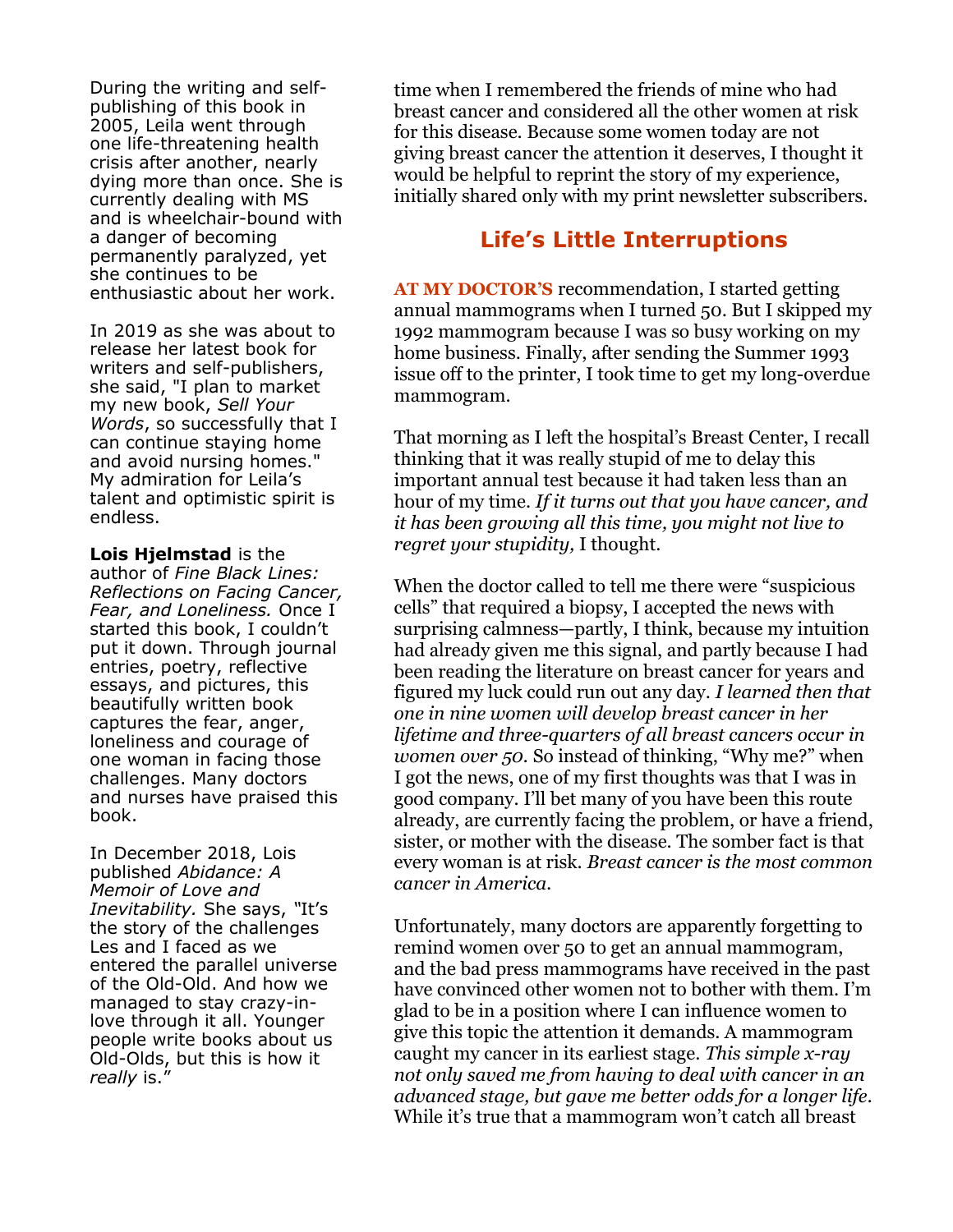In 2002, Lois wrote and published *The Last Violet: Mourning My Mother, Moving Beyond Regret, followed, in 2010, by This Path We Share: Reflecting on 60 Years of Marriage.* All of her books are available on Amazon. Her website is LoisHjelmstad.com.

The night before her first mastectomy, Lois had wept as she wrote the poem, "Goodbye Beloved Breast." She did not know, of course, that the poem would lead to an award-wining book, *Fine Black Lines,* or that the book would lead to a national and international speaking career with more than 600 talks—in all 50 United States, England, and Canada—and to three other award-winning books.

Lois was widowed in 2020 after nearly 72 years of marriage. She's the mother of four, grandmother of twelve, great-grandmother of eight, and great-greatgrandmother of one. An amazing woman! My thanks to her for allowing me to publish two poems from *Fine Black Lines* at the end of this report.

#### **FOR MORE INFORMATION**

[American Cancer Society](https://www.cancer.org/cancer/breast-cancer/screening-tests-and-early-detection/american-cancer-society-recommendations-for-the-early-detection-of-breast-cancer.html)  **Breast Cancer Screening [Guidelines](https://www.cancer.org/cancer/breast-cancer/screening-tests-and-early-detection/american-cancer-society-recommendations-for-the-early-detection-of-breast-cancer.html)** 1-800-227-2345

[The National Cancer Institute](https://www.cancer.gov/) 1-800-422-6237

["U.S. Breast Cancer](https://www.breastcancer.org/symptoms/understand_bc/statistics)  [Statistics"](https://www.breastcancer.org/symptoms/understand_bc/statistics) (2020)

cancers, it often spots cancerous cells long before a lump can be felt.

### **A Matter of Attitude**

**MY SURGEON,** who was apparently used to dealing with women who cry a lot when they learn they have breast cancer, was surprised when I came to his office alone to discuss the X-ray findings and didn't get emotional when he said cancer cells had been found. I said that, as a selfemployed individual, my immediate concern was not for the salvation of my breast, but of my business schedule.

"Give me the straight scoop," I said. "Is this cancer likely to kill me?" *No.* "Can I delay surgery for two weeks to attend to some critical business matters?" *Yes.* **"**How soon after surgery can I get back to work?" *As soon as you feel like it.* "Will the removal of the lymph nodes restrict my arm or hand movement?" *No.* "Will the follow-up radiation treatments make me too ill to do the speaking engagements I've scheduled for October?" *No.* "Will chemotherapy be necessary?" *Too early to tell.*

As it turned out, I didn't need chemotherapy—only an anti-estrogen pill to help prevent the cancer from recurring—so I was spared the agony of having to lose my hair. (I had visions of delivering my home-business humor speeches that fall either half-bald or in an illfitting wig, which unsettled me far more than the thought of losing a breast.)

When the surgeon asked if I wanted to get a second opinion, I countered with the question, "Have you done a lot of breast cancer surgeries?" **Yes.** "Good," I said, "because I don't want someone who is still practicing." It took a minute, but he finally decided this was a joke, and I got a real laugh from him the day I pointed out an error on the special instructions list he was then giving to his surgery patients. It advised me to wear a "brazier" for at least a week after surgery. (Of course he meant "brassiere.")

With the good news that all the cancer cells had been removed during my lumpectomy and none were present either in the lymph nodes or bones, I found it easy to adopt an "attitude of gratitude." I was especially grateful that my insurance coverage limited out-of-pocket expenses to \$3500 because the total cost to remove a few cancer cells was \$31,216, with radiation treatments eating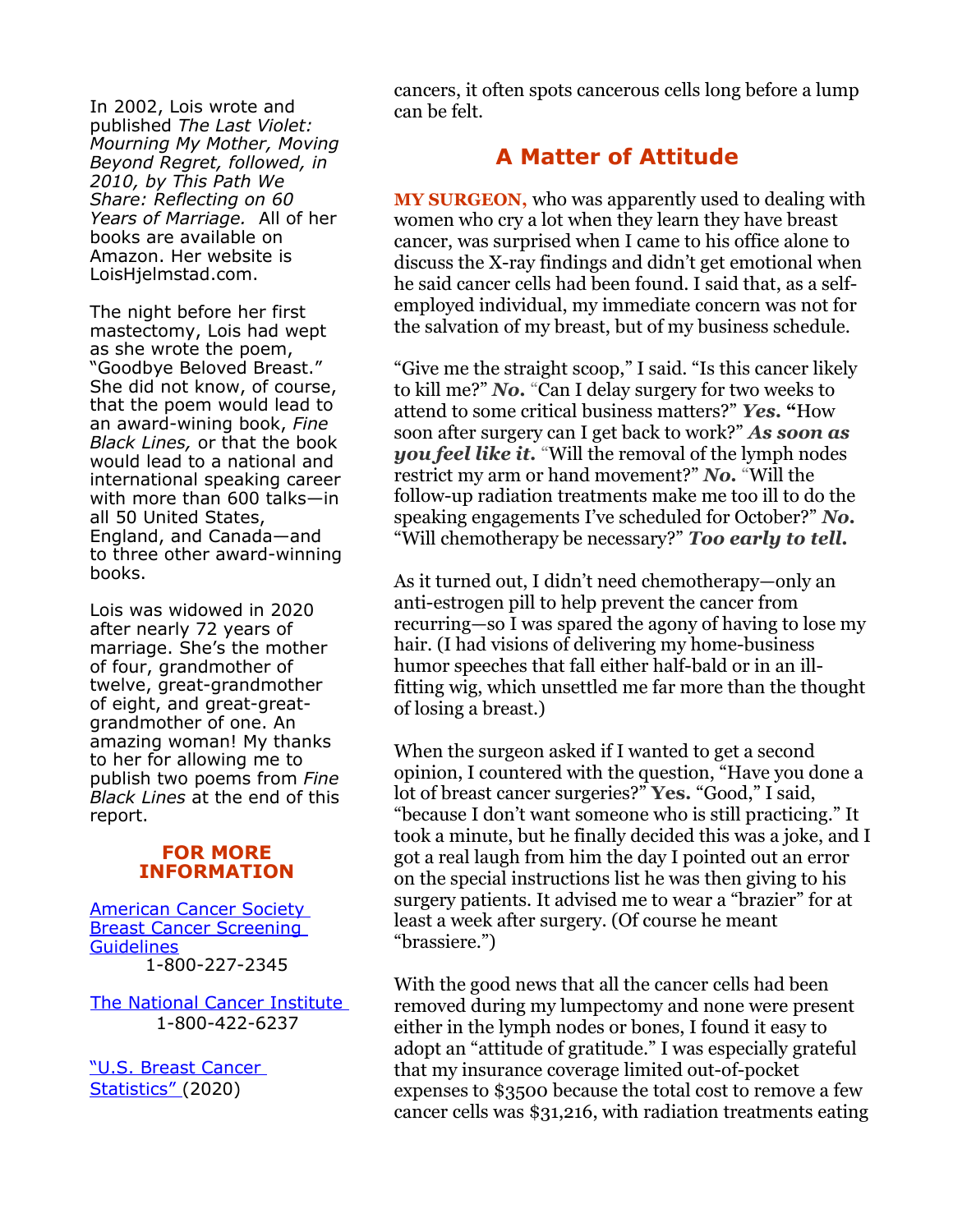up \$17,000 alone. I also felt lucky to have found this problem in mid-year so the bulk of my expenses were confined to one calendar year and that year's insurance deductible figure.

Another thing I was grateful for was how modern technology had taken radiation treatments out of the stone age. Now, radiation can be directed to pinpoint spots, so the damage to good tissue is minute. In fact, my skin never even turned red after six weeks of treatment. The only down side to the radiation treatments was that they made me tired. The technician told me that radiation eats up a lot of energy because the body has to replace all the white cells that are being destroyed along with the cancer cells. For a long time after the treatments stopped, I tired more easily and needed more sleep. This passed in due time, however, and before long I was back to normal.

### **Turning Crisis to Opportunity**

**AT THE TIME I HAD MY SURGERY,** I read somewhere that, in the Chinese language, the characters for "crisis" and "opportunity" are the same. I decided to look upon my brush with cancer as a wake-up call from God—a reminder that I was not going to live forever. I am grateful to have had this experience because it gave me an opportunity to get my life priorities straight and be helpful to other women.

One of my goals in sharing my cancer experience is to remind my readers that while a home business is important, one's health must come first or there will be no business at all. After I wrote about this topic in my newsletter, I received many calls and letters that told me that my words had jolted many to immediate action.

*"Your earnest speaking out did some good," wrote Colleen. "I, too, have been putting off a mammogram until I had more time, but I called today right after reading your newsletter."*

*Marilyn, who was 1-1/2 years overdue for a mammogram to check a suspicious shadow that had showed up earlier, reported that my words prompted her to make an immediate appointment too. The good news was that the shadow was gone. "I'm sure I've been carrying around some low-level stress about this for the last year and a half," she said, "so I wanted to write and thank you, not only for the nudge for myself, but for what you've given countless others who read your article."*

Susan said my story was "a sobering reminder to all of us that we have to listen closely to that voice inside." Ernie wrote to tell me that one of his daughters was undergoing the same treatment. "Your missive will serve as an inspiration to encourage her in her fight," he wrote.

#### **Support from Your Business Family**

**WHEN I COULD NOT** manufacture enough energy or hours to publish my fall newsletter, I did the only professional thing I could do at the time: explain the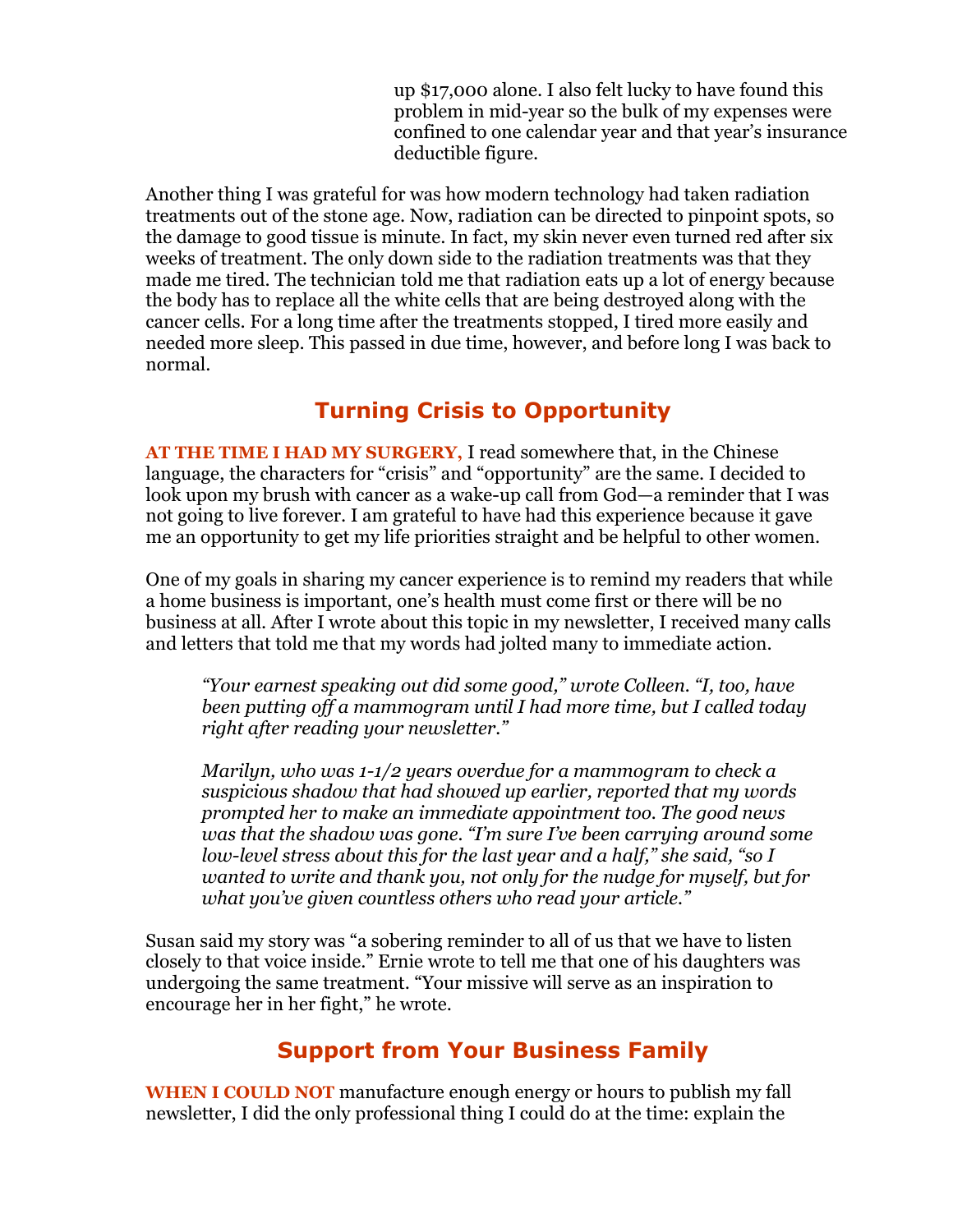situation in a personal letter to my subscribers. If emotional well being helps in the healing process, the many cards and letters I received were terrific medicine indeed. Each time I got another positive message from one of my subscribers, I felt reenergized and doubly grateful to have such a wonderful business family for support.

In wishing me a speedy recovery, Maryn made an important point: *One advantage of having a homebased business is having a personal touch with your customers. In times of crisis that same customer becomes an ally and is very understanding."*

Remember this in case you ever find yourself in a situation where you simply can't do it all for one reason or another. Some people respond to crisis by ignoring the problem, but my mail proved how understanding business associates can be when you're in trouble.

### **Your Attitude Does Make a Difference**

**IT WAS COMFORTING TO HEAR** encouraging words from cancer survivors such as Gini, who said that 31 years ago doctors told her she would die of cancer in six months. "This gets your attention," she wrote. Radiation treatments in those days were not as refined as they are now, and Gini still has a bright red square on her skin where the radiation burned her. But she's got a great attitude, and she made me laugh when she wrote, "Better red than dead!"

I agreeed with Ernie who said, "I have long believed that the proper mindset can be 90 percent of the body's ability to fight off any intrusions."

Although I took my cancer experience in stride, I learned in talking to the director of the cancer center where I got my radiation treatments that my response to these procedures was unusual. I was told that many of the women then undergoing radiation treatments with me either were fighting depression or just too embarrassed by the disease to speak about it to anyone. The director wanted to know my secret, and I told her it was a matter of attitude and that I had an edge because I'm a self-employed individual with many things to think about other than myself.

It also helped to have a husband like Harry who always helped me find something to laugh about in the worst of situations and would have loved me just as much if I had no breasts at all. Although I was perfectly capable of driving myself to the cancer center every weekday to get my radiation treatments, Harry insisted on driving me there himself every day for six weeks. When I asked him why he was doing this, he said, "Because it's my job as a husband to be supportive of you in any way I can." I wished then and now that all women with breast cancer could have this kind of emotional support.

What surprised me was that so many of my readers thought it was brave of me to tell my story. *I'm not brave at all; I'm just a writer who writes about what she knows and a teacher who has learned that the best lessons are those taught by example.* As Darla pointed out, "When someone in the public eye can admit to being real, it somehow makes it easier for the average Jane Doe to let herself feel her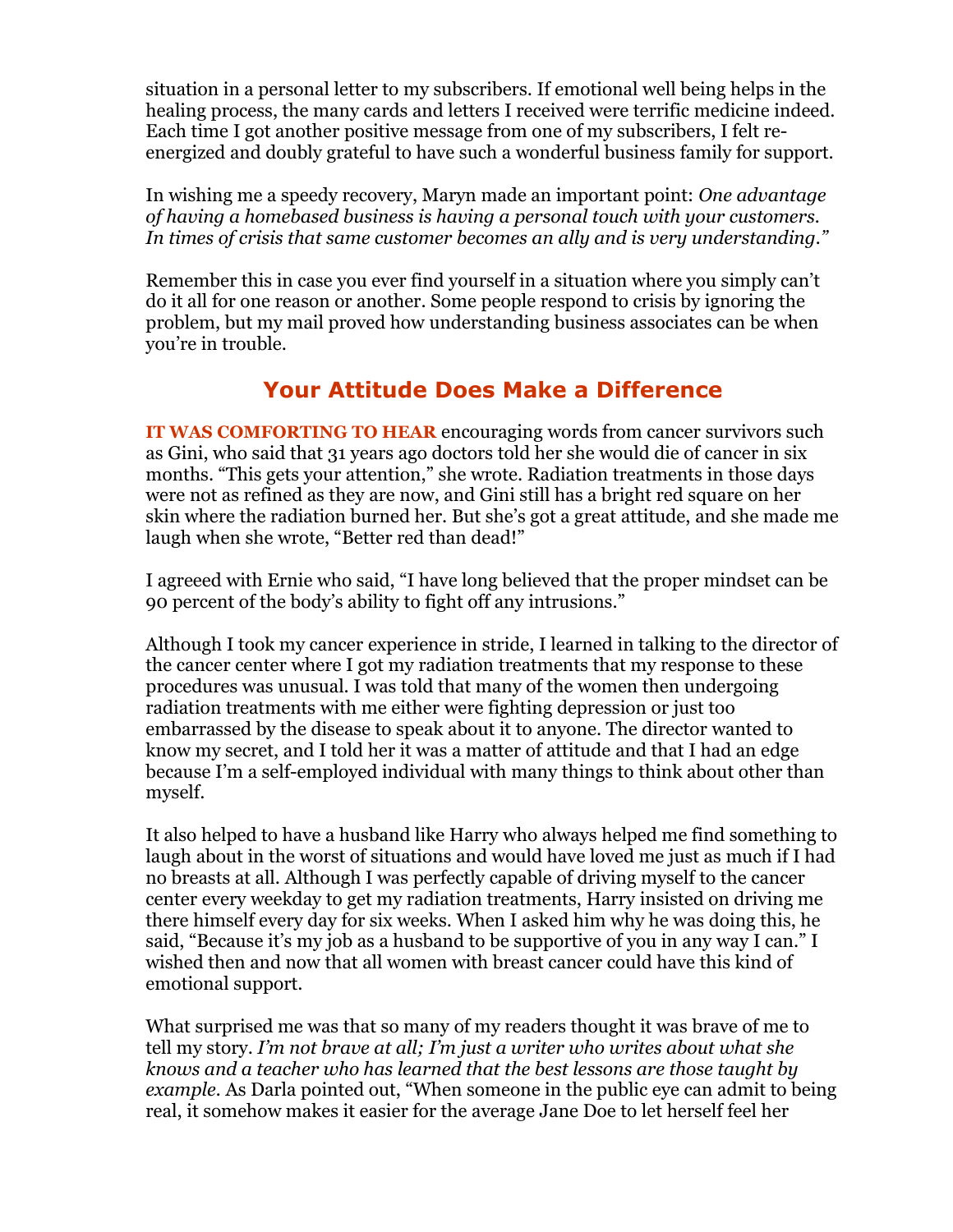feelings and be real as well."

Darla has had more tragedy in her life than she would want described here. Suffice it to say that she's a survivor who operates on faith. "Everyone has a different story to tell," she says, "but no one gets through life without experiencing surprises, heartache, or illness. We must go on, like it or not. Going on with a positive, upbeat attitude is one of choice, but one that makes all the difference in the world. Life is precious and it is our duty to make the most of what we have in any given moment. I believe there is always a silver lining behind clouds of gray."

### **The Therapeutic Value of Writing about Your Journey**

**LONG BEFORE I WAS** a professional writer, I was pouring out my emotions and viewpoints in diaries, journals, and letters to my family and friends. The older I get, the more I find myself expressing my feelings in writing, and it's very satisfying to know that I have at least a small audience of readers who appreciate what I have to say. For my thoughts on writing as therapy and how this helped me get through the grieving process after losing Harry, see my article series for widows, now a PDF document titled "A Widow's Thoughts and Advice" and "Writing as Therapy to Ease Grief and Loss." It doesn't matter what life issue you're dealing with; journaling about it can help a lot.

As one who writes not only for personal satisfaction but money, I find it interesting that so many people who begin with the idea of helping themselves through writing end up helping others and making money too. Writers derive great pleasure in writing, but their greatest satisfaction comes from knowing that their writing has meaning to others.

A friend's comments brought tears to my eyes. "You are here for a purpose," said Joanne. "I believe the purpose is far greater than just providing information for entrepreneurs. You have a marvelous gift for understanding people and, as Robert Schuller says, you turn 'scars into stars.' You bring people courage and support and we do appreciate it."

The greatest human need is to feel loved and appreciated. As people helped me during my cancer experience—and my widow's journey as well—I hope you'll always keep an eye out for others who need *your* understanding, encouragement, or message of love. It's the greatest gift you can give.

### **The Government's Latest Breast Cancer Guidelines**

**SOME WOMEN MAY SUSPECT** they have breast cancer but are so frightened of the word "cancer" that they refuse to confront it. Each day this disease kills many women who might have been saved by regular breast exams or mammograms, so I offer this report of my positive experience with this disease in hopes that it will prompt more women to action. An annual mammogram is inexpensive, an appointment will steal less than an hour of your time, and it could save your life. But some women are getting bad advice about when to get their first mammogram.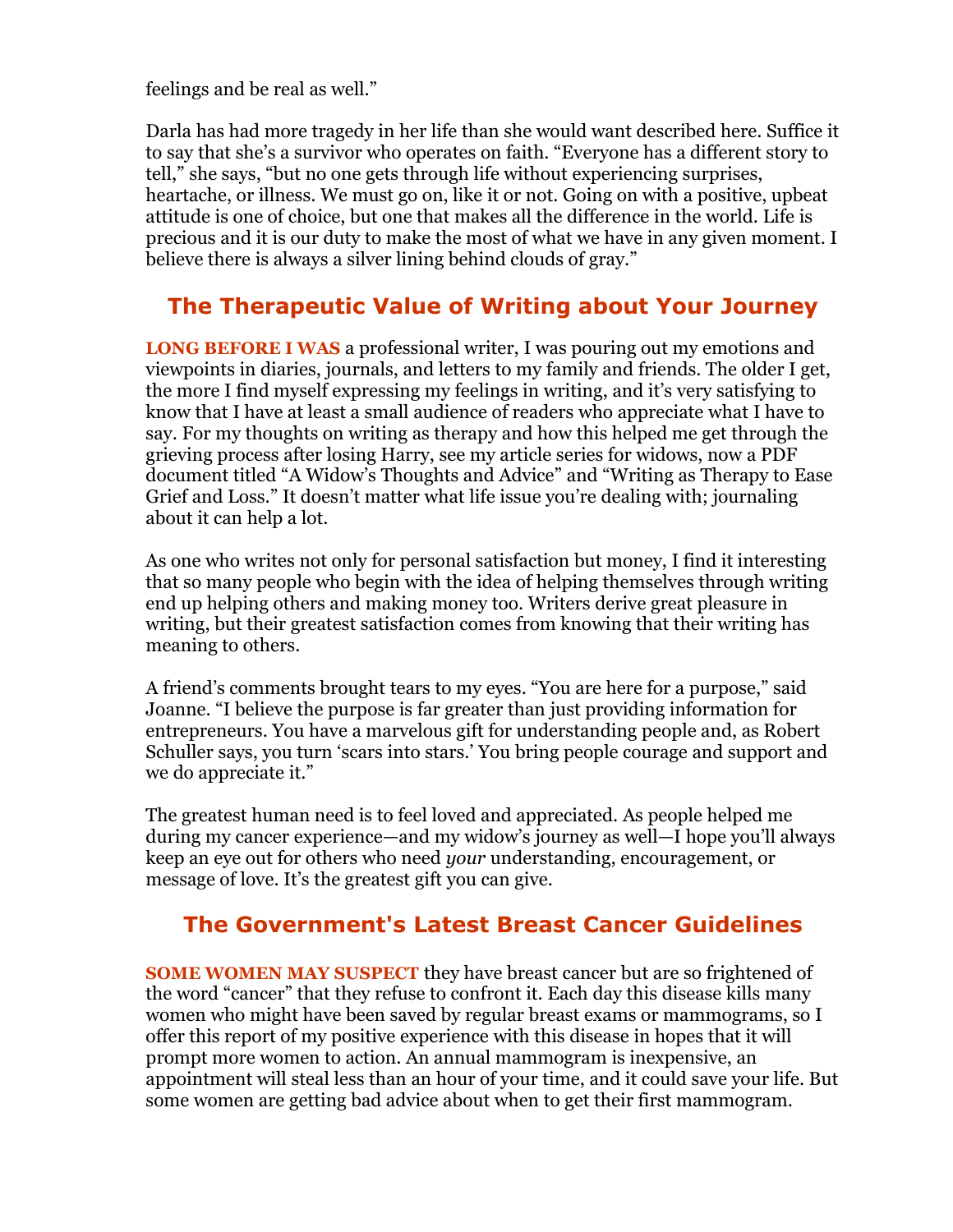In my 2012 update to this article I reported on how shocked I was by the November 2009 announcement from a "government Task Force" advising that women should ignore the warning they issued earlier about the importance of regular mammography screening and self-examinations after the age of forty, and should now hold off on getting annual mammograms until they were fifty. And, oh yeah, they added, don't bother with self-examinations because these "could lead to false positives which might prompt unnecessary treatment."

Hmmm . . . if you had to weigh the stress of a false positive and a follow-up medical test against NOT finding a lump that, left untreated, would lead to cancer that could KILL you, which would you choose? Of course, if you die from breast cancer that has not been discovered early enough, you certainly won't have any more stress.

As a breast cancer survivor for many years, I figure I'm here today because my annual mammogram revealed the early stages of breast cancer that was easily treated by surgery and radiation. I have no record now of when I started getting mammograms; I'm just glad I started when I did and got them every year after that. The good news after that 2009 announcement was that the Department of Human Health and Services (HHS) and the American Cancer Society had decided to stick with their recommendations that all women over 40 should get annual mammograms and continue to do self-examinations. The breast screening policy would "remain unchanged," said HHS.

But guess what? A couple of years later women were being advised on the Harvard Women's Health Watch site to start getting mammograms after age 45. This recommendation came from the U.S. Preventive Services Task Force (now the most influential group that provides preventive care guidelines for doctors). In searching for the latest statistics then, I learned that one in five women get breast cancer before 50. How scary is *that* statistic?

So what was really going on here with these back-and-forth changes? The new guidelines about waiting until you were fifty to get a mammogram had come from a task force appointed by President Obama, and it was made up of 16 doctors and scientists who were "on board" with "Obamacare." I believed then and now that their goal was simply to help the government figure out how to deliver health care at the lowest costs possible under the new health reform bill, and when that bill passed, only God knew what was actually in it. (As Nancy Pelosi said—and surely lived to regret—"We have to pass the bill to see what's in it.")

**MY 2019 PERSPECTIVE:** This new bill was expected to dump about 40 million more Americans into the health care system, and there was considerable testimony from the medical community that there simply wouldn't be enough doctors to take care of all of these people. So I believe the government was "planning ahead" with its new recommendations for breast cancer screenings by trying to reeducate American women to these new "health guidelines," which would eliminate millions of mammogram screenings and follow-up tests. I also believe that, under "Obamacare," this was supposed to be just the first step of many that would gradually force (or prevent) everyone not yet on Medicare to stop seeking medical advice for things they routinely used to do, like getting annual blood tests to check cholesterol and glucose readings to make sure they weren't heading for heart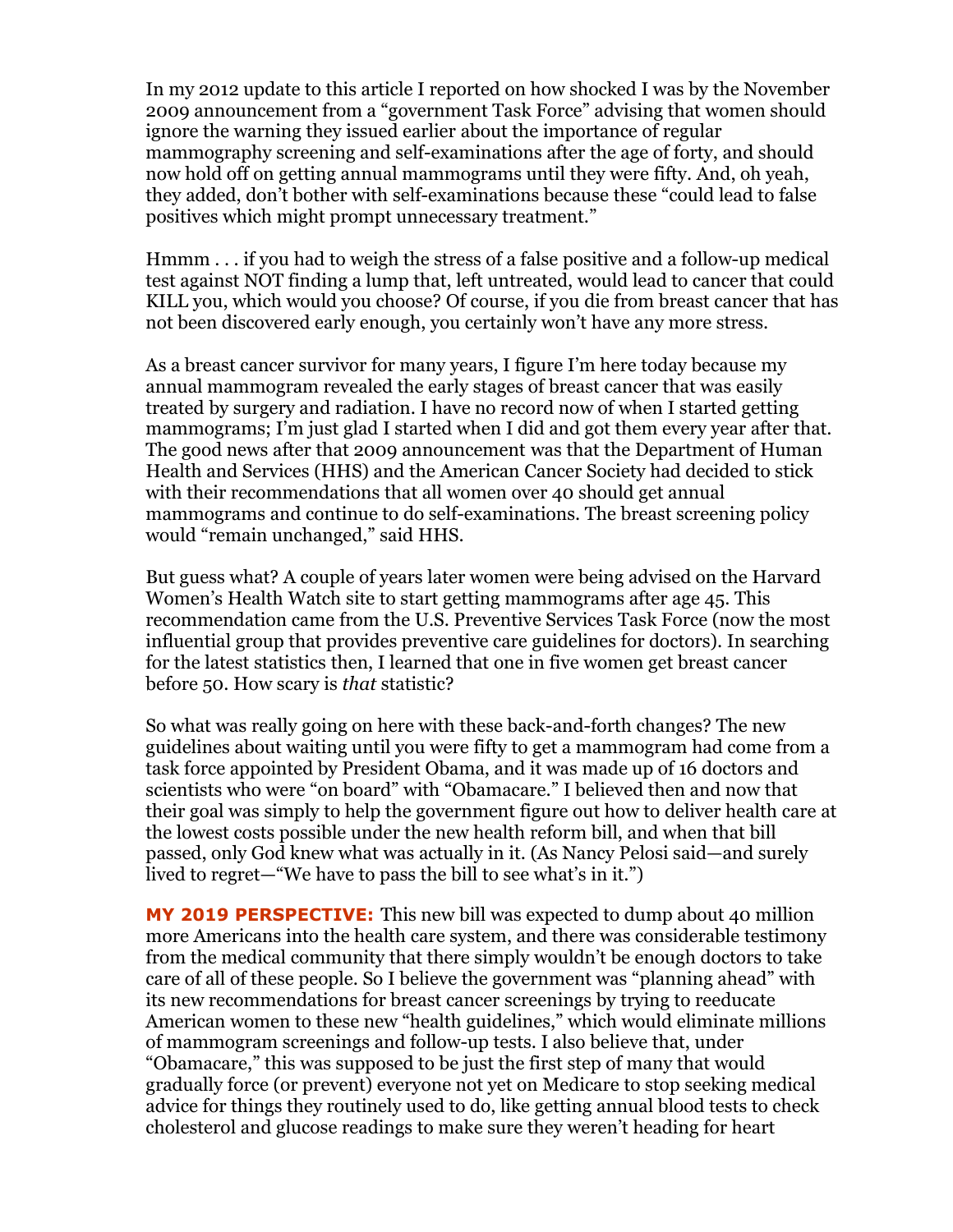problems or diabetes. And that's probably when they started to discourage men from getting PSA tests to learn if they had prostate cancer because, after all, this is a slow-growing cancer and something else would probably kill them before the cancer got too bad.

AARRGGHH! All I can think of now is that famous quip, "Hi, we're from the government, and we're here to help you." God help us all.

**2020 Postscript:** Revisit the American Cancer Society (Cancer.org) for the latest recommendations. When I last checked in April 2021, there was information about how Covid-19 affected mammogram screenings in 2020, and I see they are now saying women between 40-44 have the option to start screening with a mammogram every year. For older women, see recommendations on the site.

All I can add is that my surgeon and oncologist insisted that I have annual mammograms as long as I live, because my cancer came back in 2013 after twenty years (see article link below). While on the Cancer Society's website, check the statistics for women getting cancer after the age of 55 and then decide if you want to go to biannual mammograms or not.

*Consider that I got breast cancer in the summer of 1993, right after I'd just turned 56.* I didn't document the first year I got a mammogram, but I will forever be grateful to having a good doctor who told me I needed to do this every year from that point on.

Originally published in 1993 on BarbaraBrabec.com; updated several times. Copyright © 1993, 2007, 2012, 2016, 2021 by Barbara Brabec

#### **RELATED ARTICLES:**

I didn't want to detract readers by linking to other articles I've written that relate to this one, but you can easily find them by checking the category indicated below in my **ARTICLES Table of** [Contents](https://barbarabrabecproductions.com/articles/) page.

Breast Cancer Returns after Twenty Years. This special PDF document is an addendum to this article, prompted by the return of my breast cancer in 2013 after twenty years that eventually necessitated a mastectomy. (Mind & Body articles)

A Widow's Thoughts and Advice: An Uplifting Series of Articles for Widows and Other Grieving Heart (PDF). (Barbara-Personal articles)

Writing as Therapy to Ease Grief and Loss. It's not always easy to voice your deepest feelings to another person, but you don't have to be a writer to put them on paper or open your tablet or word processor and let the words pour out. (Writing & Publishing articles)

#### **Bonus Feature: Excerpts from Fine Black Lines**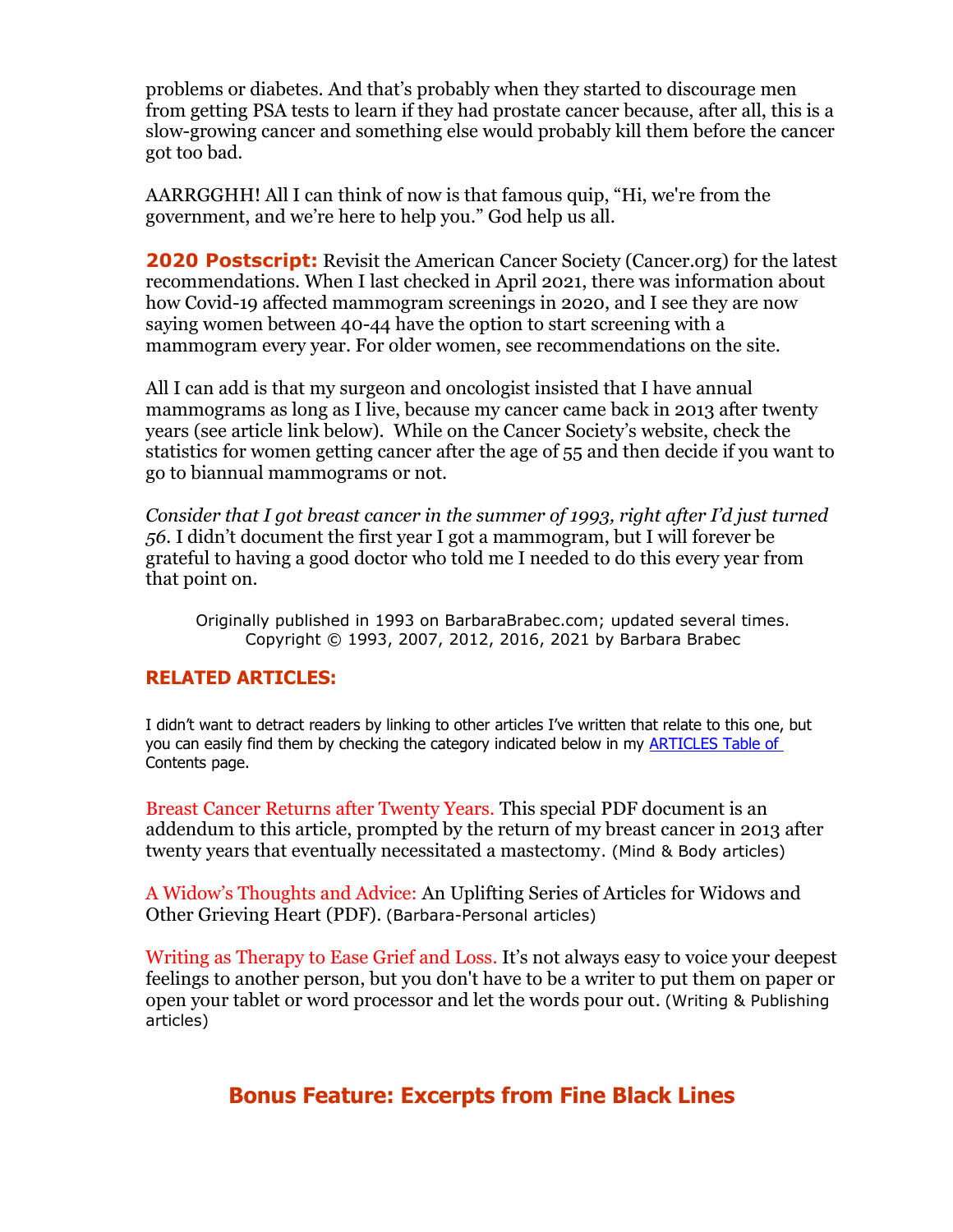#### **I Wish I Had My Teddy Bear**

I wish I had my teddy bear— I could pretend that I am five clinging to my mother's dress knowing my father could do anything hearing fairy tales that ended "and they all lived . . . "

I wish I had my teddy bear— I could pretend that I am thirty toddlers clinging to my dress believing their father could do anything reading fairy tales that ended "and they all lived. . ."

I wish I had the teddy bear my husband gave me years ago the day our last child left the nest even though neither of us quite understood why I wanted one

If I had my teddy bear a little friend who listens well something to cling to in the night Perhaps I would not feel so alone . . .

#### **On Dying**

There are two things that bother me I can't take my teddy bear with me and I don't know if there will be one where I am going

*© 1993, 1998 by Lois Hjelmstad*

#### **Your feedback to this writing is invited.**

**IF YOU'D LIKE TO** comment on this report or share your own experience with me, I would love to hear from you. [Email me here.](https://barbarabrabecproductions.com/contact) If you have a message you'd like me to include in another article or share in an upcoming blog post, be sure to include your phone number when you write, along with your time zone. I'd like to have the opportunity to call you if I want to continue the discussion.

Remember that this document may be freely shared with others as an email attachment. THANK YOU!

Barbara Brabec